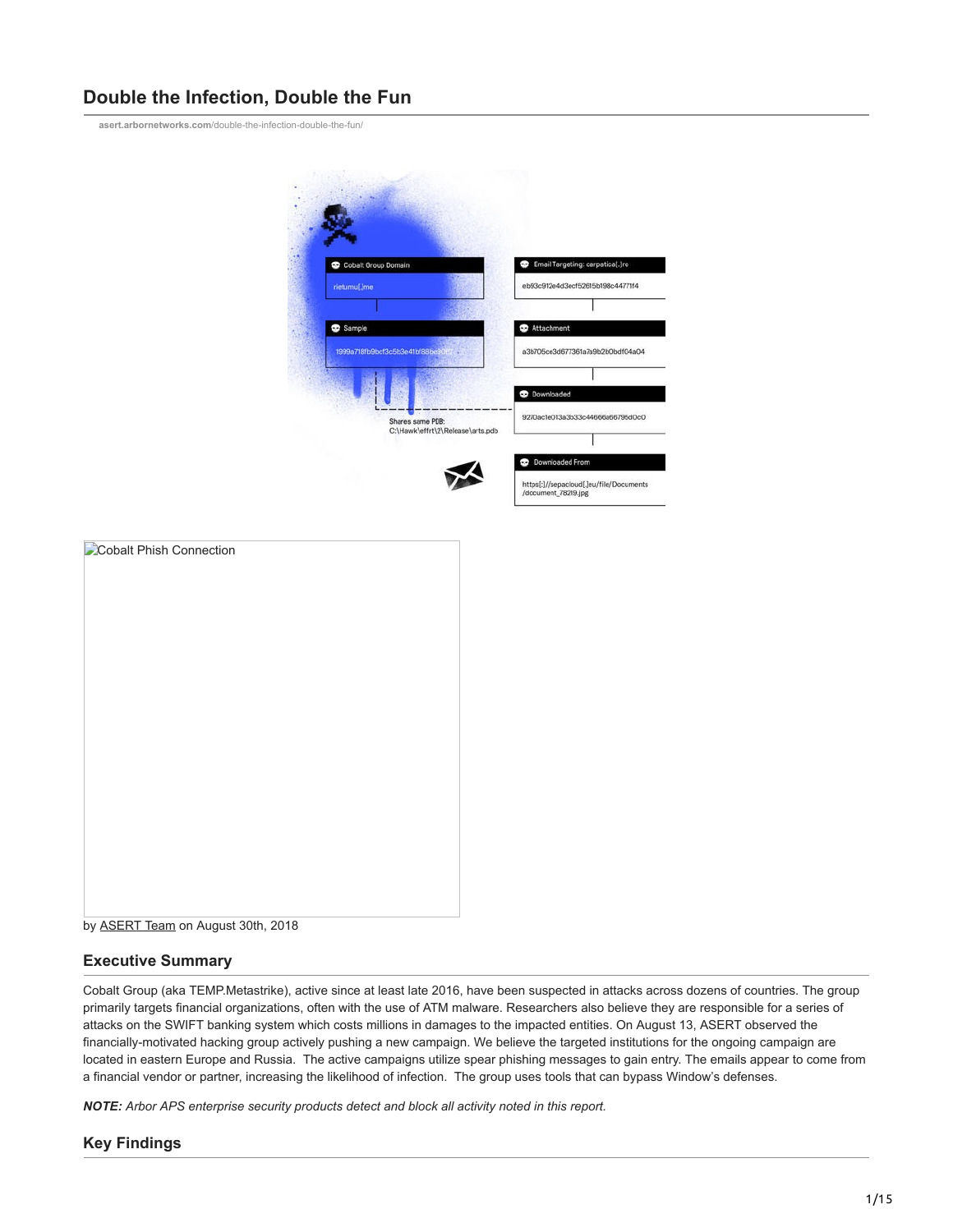- Recent campaigns masquerade as other financial institutions or a financial supplier/partner domain to trick potential victims into trusting the messages.
- Two phishing targets found.
	- NS Bank (Russia)
	- Banca Comercială Carpatica / Patria Bank (Romania)
- One phishing email contains two malicious URLs.
	- The first one is a weaponized Word document. The document contains obfuscated VBA scripts as opposed to known CVEs used in parallel to this campaign.
	- The second one is a binary with a jpg extension.
- The binaries analyzed contained two unique C2 servers we believe are owned and operated by the Cobalt hacking Group.

### **Details**

### **Cobalt Group Connection**

ASERT recently uncovered two different malware samples which we believe connect the active campaigns to Cobalt Group. The first sample, a JavaScript backdoor, shares functionality with previous versions of a similar backdoor. The second binary, CobInt/COOLPANTS, is a reconnaissance backdoor as noted by security researchers.

#### **JavaScript Backdoor**

The JavaScript Backdoor is believed to be a stager for additional payloads. This stager, previously analyzed by security researchers from Group-IB, and the JavaScript Backdoor ASERT analyzed exhibits similar functionality as noted below:

- Registry key settings for persistence
- Launched in an SCT (a scriptlet COM object) called via regsvr32.exe
	- An AppLocker by-pass technique (squiblydoo).
- Use of RC4 to encrypt traffic
- Same type of system information collected
- The C2 command names show striking similarity
- The C2 communication structure is also closely aligned between the two samples

#### **CobInt/COOLPANTS**

The second binary identified by security researchers, dubbed "Recon (CobInt) backdoor", matched a new sample ASERT identified. A number of binaries came to light after the initial findings of the CobInt backdoor. The following are a few of these binaries, including the new sample identified by ASERT researchers (**Figure 1**):

Sample: 10d044bc5b8ae607501304e61b2efecb

Security Researchers identify a "patient zero" binary and called it CobInt. Listed in a recent report as a tool used by Cobalt Group

Sample: d017bf9f6039445bfefd95a853b2e4c4

- An found a sample on July 9, 2018 and called it COOLPANTS.
- Appears to be an evolution of CobInt due to similarities in the binary when cross-referenced 28 of the 57 functions matched using Diaphora, a tool that compares binary functions
- C2 tied to Cobalt Group [reporting](https://www.proofpoint.com/us/daily-ruleset-update-summary-20180706): hxxps://apstore[.]info

New Sample: 616199072a11d95373b3c38626ad4c93

- Found by ASERT August 13<sup>th</sup> 2018
- Very similar to COOLPANTS when cross-referencing the binaries:
- All 48 functions under "Best Match" tab in Diaphora
- o Same compilation time as COOLPANTS: 2018-06-13 20:44:15
- C2: rietumu[.]me.

The sample evolution supports the theory that rietumu[.]me belongs to the Cobalt hacking group.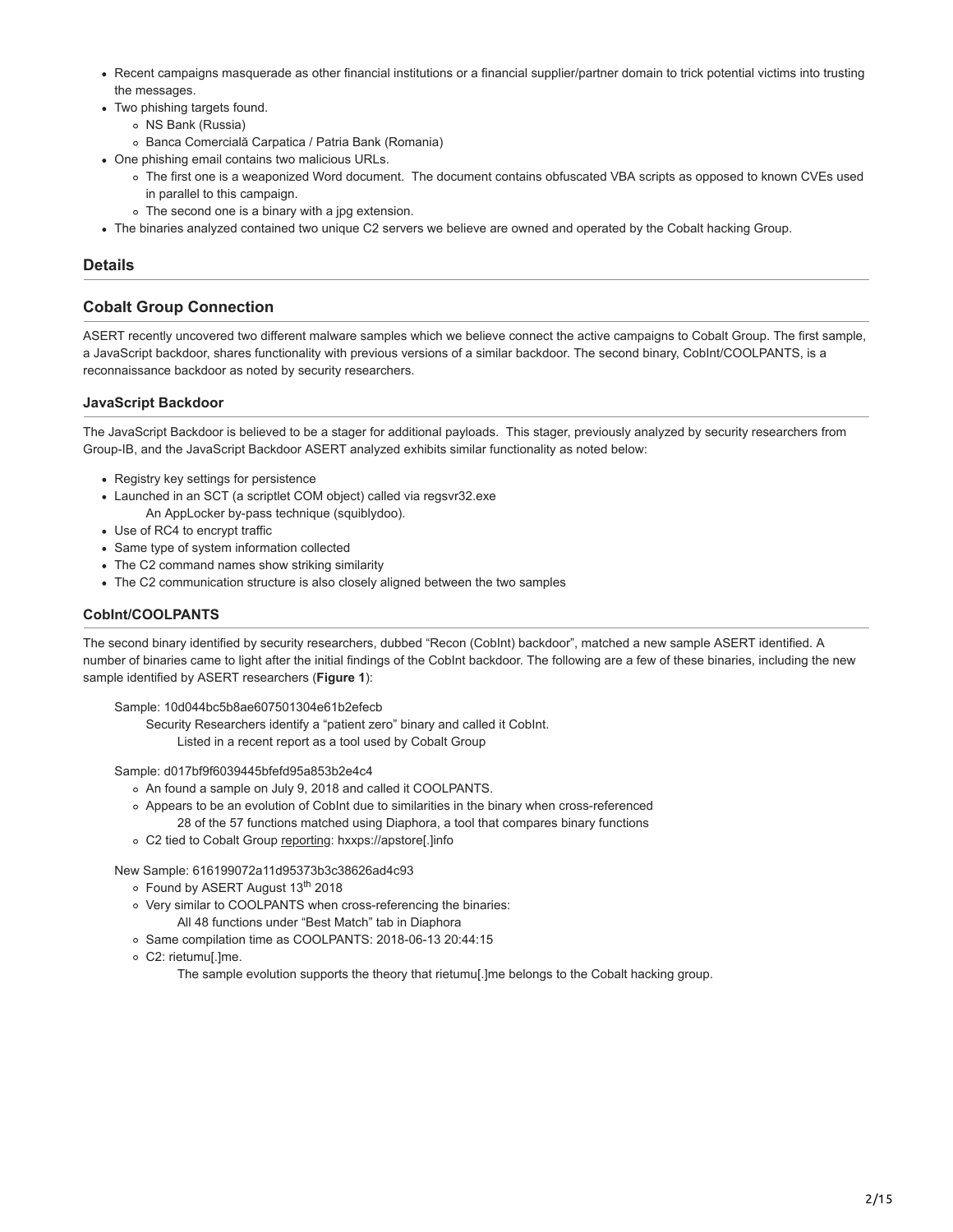|  |  |  | Cobint/COOLPANTS |
|--|--|--|------------------|
|--|--|--|------------------|

Figure 1. CobInt/COOLPANTS

### **Phish & Infrastructure Analysis**

After inspecting the domain, rietumu[.]me, ASERT uncovered the email address solisariana[@]protonmail[.]com. Pivoting on the email leads to five additional domains each with a creation date of: 2018-08-01.

- 1. compass[.]plus
- 2. eucentalbank[.]com
- 3. europecentalbank[.]com
- 4. inter-kassa[.]com
- 5. unibank[.]credit

Hunting for samples associated with inter-kassa[.]com leads to a phishing email uploaded to VirusTotal,

d3ac921038773c9b59fa6b229baa6469 (**Figure 2**). At the time of analysis, VirusTotal scored the phishing email with a 0, indicating nothing malicious was identified by the anti-virus engines.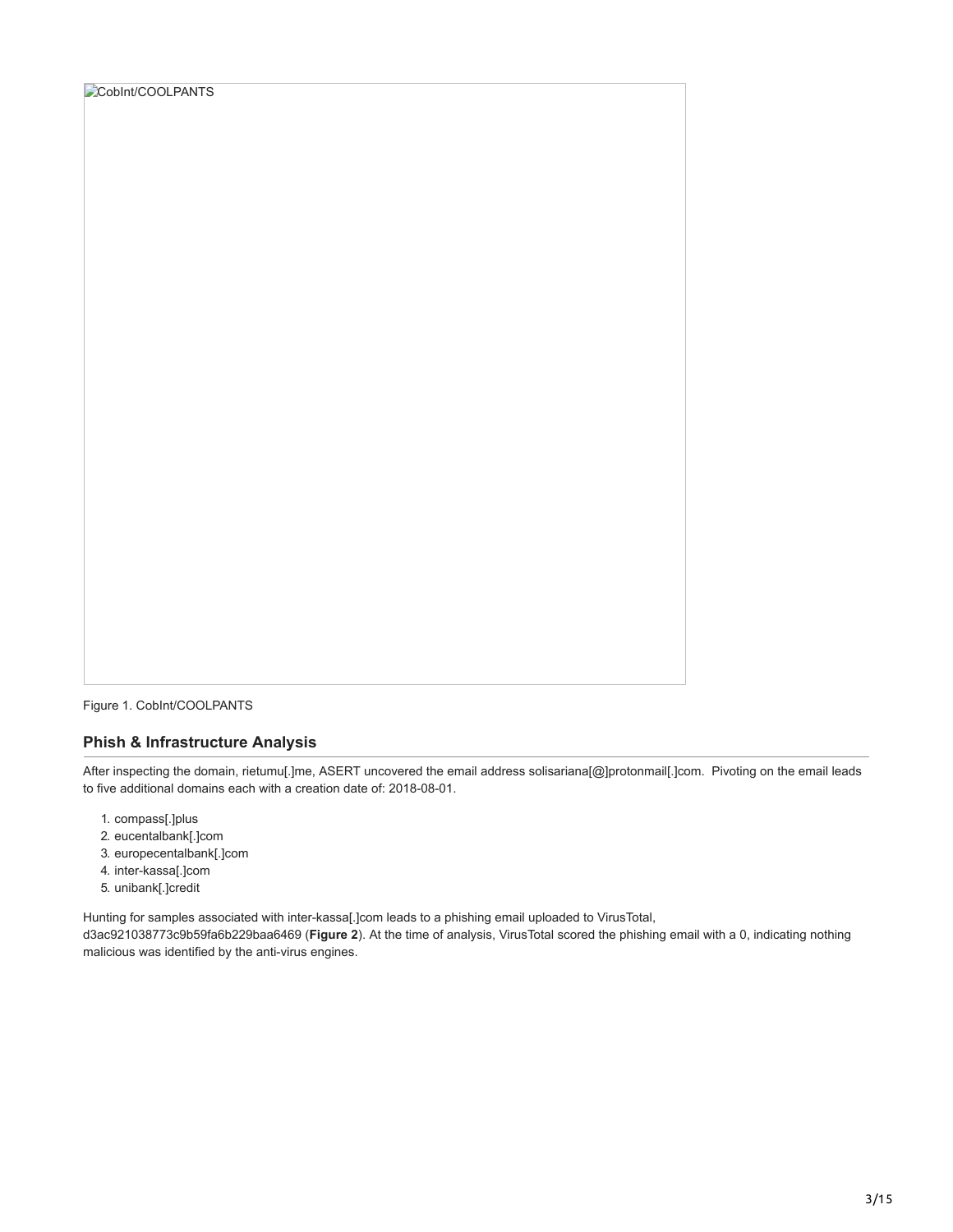

Figure 2. Phishing Email Header

Most of the email content appears benign except for a link embedded in the message. The name "Interkassa" appears to be a payment processing system which makes it a prime masquerading target for attackers as noted in the tactics employed by the Cobalt Group for this ongoing campaign. The links embedded in the phishing email are as follows:

- 1. hxxps://download.outlook-368[.]com/Document00591674.doc
	- 1. Live on August 14, 2018
- 2. hxxp://sepa-europa[.]eu/transactions/id02082018.jpg
	- 1. Not live at time of analysis but a sample matching the full URL was uploaded to VirusTotal.

### **Document Infection Chain**

### **Payload Stager: Part One**

The document from the embedded URL in the phishing email, Document00591674.doc (61e3207a3ea674c2ae012f44f2f5618b), renders a VBA infested word document which continues the infection cycle once macros are enabled. **NOTE:** The document requires user permission and/or a policy enabled that allows Macros to run for a successful launch. The VBA script pieces together a cmd.exe command that launches cmstp.exe with an INF file (**figure 3**) allowing to potentially by-pass AppLocker. The INF file then beacons to download.outlook-368[.]com to download a remote payload that cmstp.exe will execute.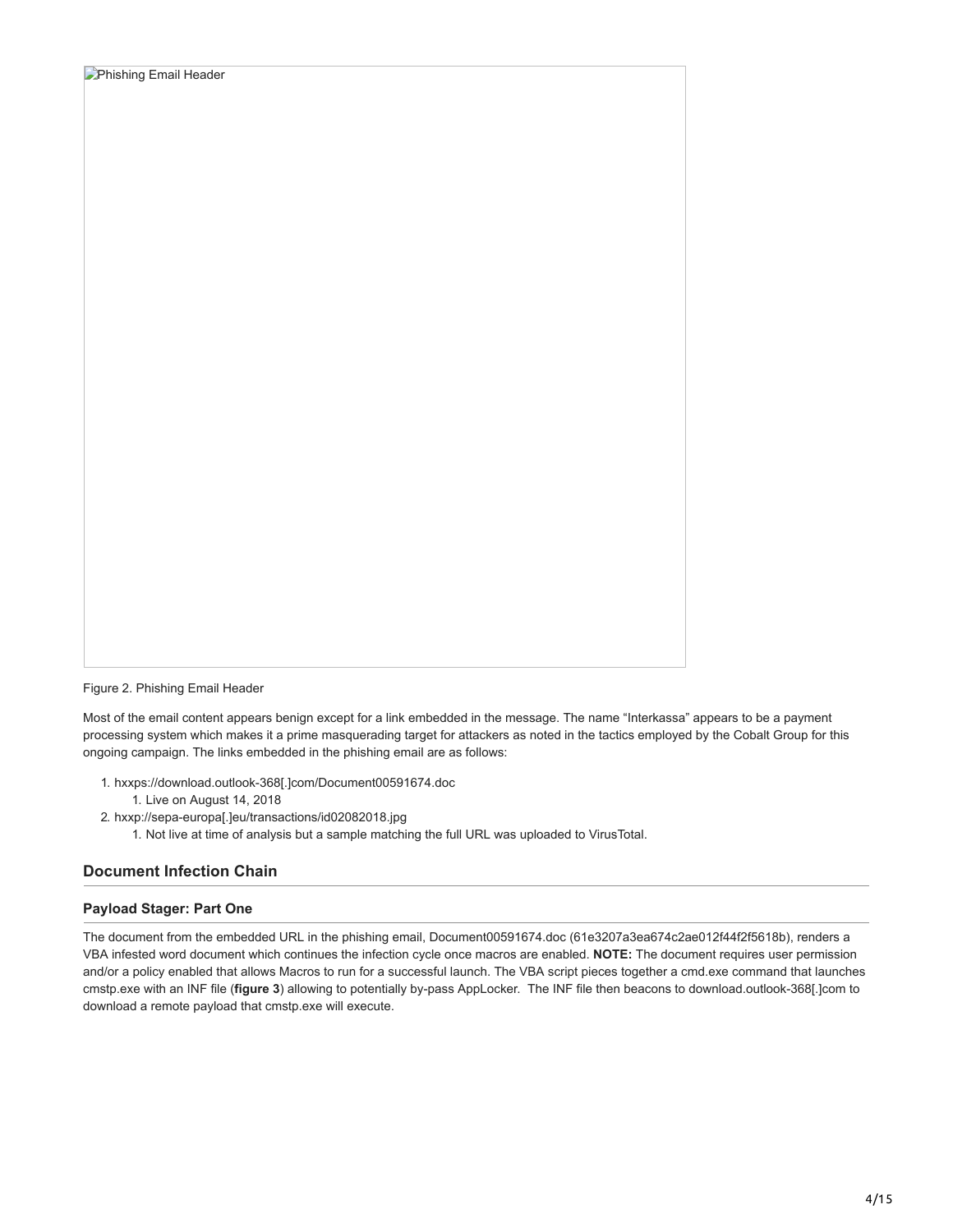Figure 3. INF File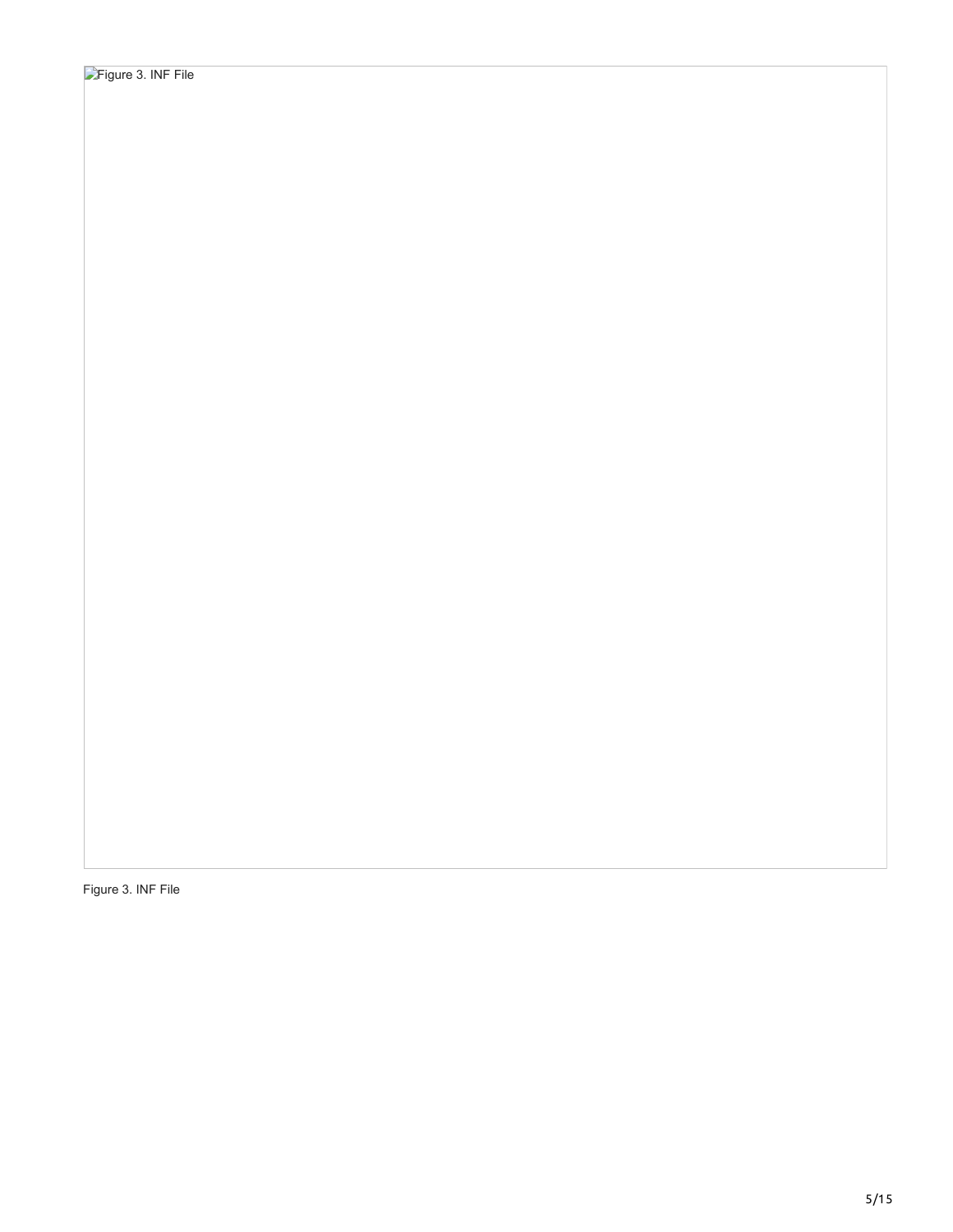The file, info.txt, downloaded from download.outlook-368[.]com is an XML file with an embedded scriptlet tag. The XML's content includes a registration section allowing it to be used as a SCT/COM object (**Figure 4**). [caption id="attachment\_9607" align="aligncenter" width="908"] [Figure 4. COM Object](https://www.netscout.com/sites/default/files/asert-blog/uploads/2018/08/Screenshot-from-2018-08-17-14-28-44.png)

Figure 4. COM Object

"cmstp.exe" executes the SCT file, which subsequently drops and launches the JavaScript backdoor dropper binary, 31385.txt (e368365bece9fb5b0bc8de1209bab694), disguised as a text file. For the dropped binary, Cobalt Group makes use of another system provided binary to add a layer of stealth and bypass possible protections like AppLocker by launching it using regsvr32.exe (**Figure 5**).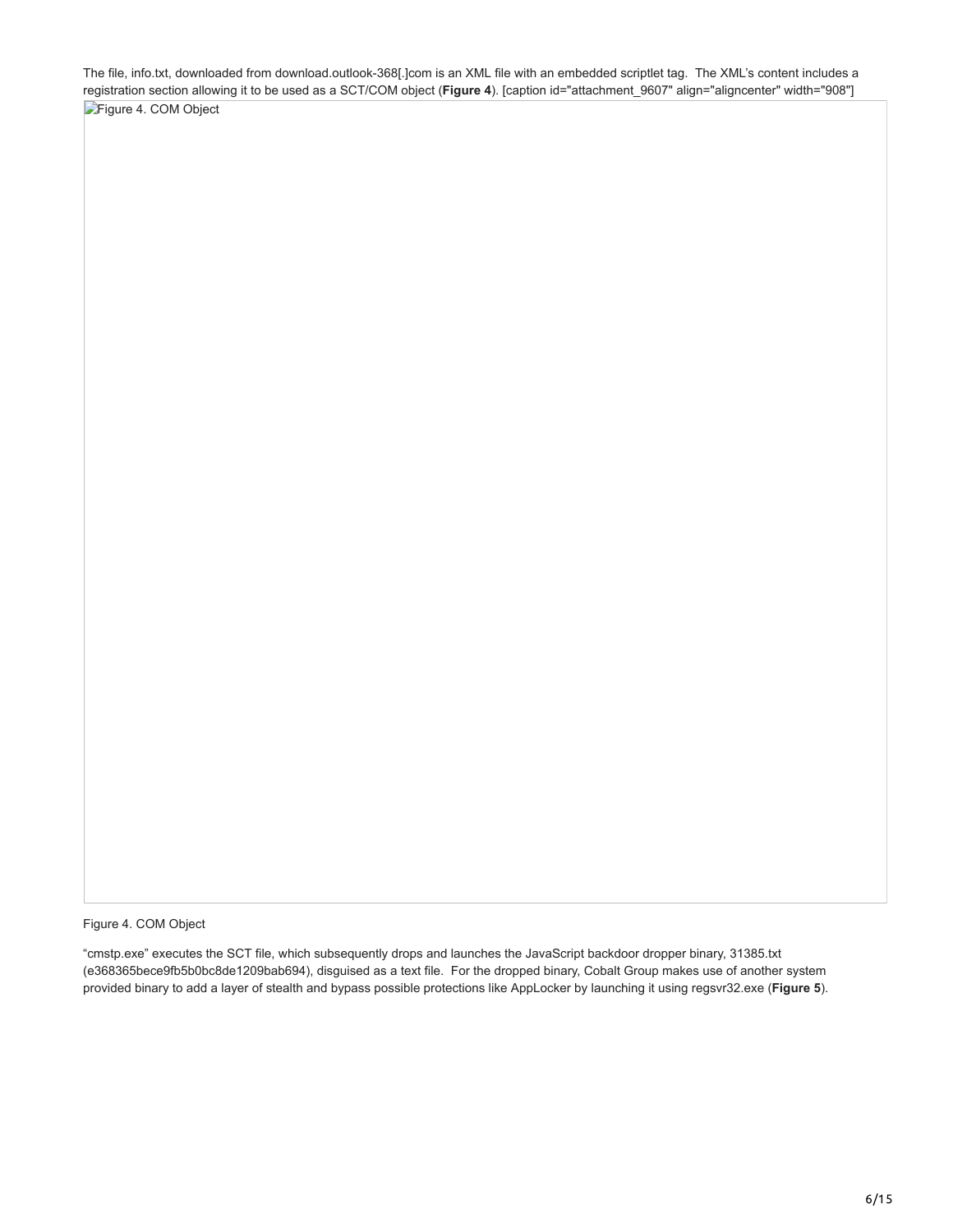[Figure 5. regsvr32 launching the 31385.txt](https://www.netscout.com/sites/default/files/asert-blog/uploads/2018/08/Screen-Shot-2018-08-16-at-12.33.37-PM.png)

Figure 5.regsvr32 launching the 31385.txt

The DLL file, 31385.txt, masquerading as a text file, is the last stage in the infection chain. The DLL drops the final obfuscated embedded file and launches it using regsvr32.exe before deleting itself (**Figure 6**).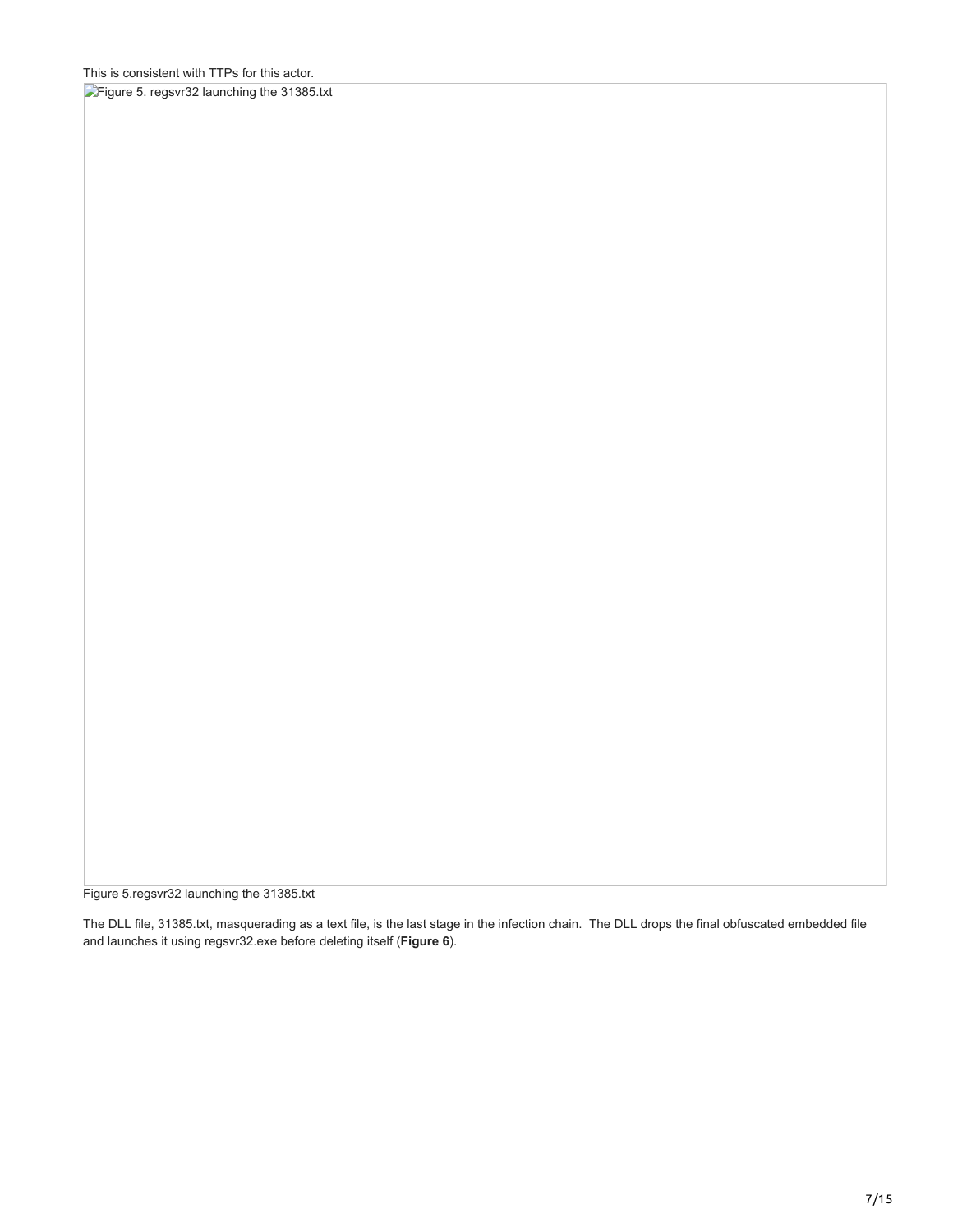Figure 6. Final Obfuscated Script

The above script (**Figure 6**) is launched using regsvr32.exe:

REgSvr32 /S /N /U /I:"C:/Users/zgSpbU9Lu/AppData/Roaming/7F235861DB0B0024C3.txt" sCRObJ

The script ensures persistence by modifying the registry key *UserInitMprLoginScript* with the following value:

Regxvr32 /S /N /U /I:C:/Users/<redact>/AppData/Roaming/EE02EB37AA8.txt ScRObJ

De-obfuscating the final script renders the C2 along with the RC4 key. This is the JavaScript backdoor "more\_eggs" which has been analyzed by other researchers over the past few years (**Figure 7**).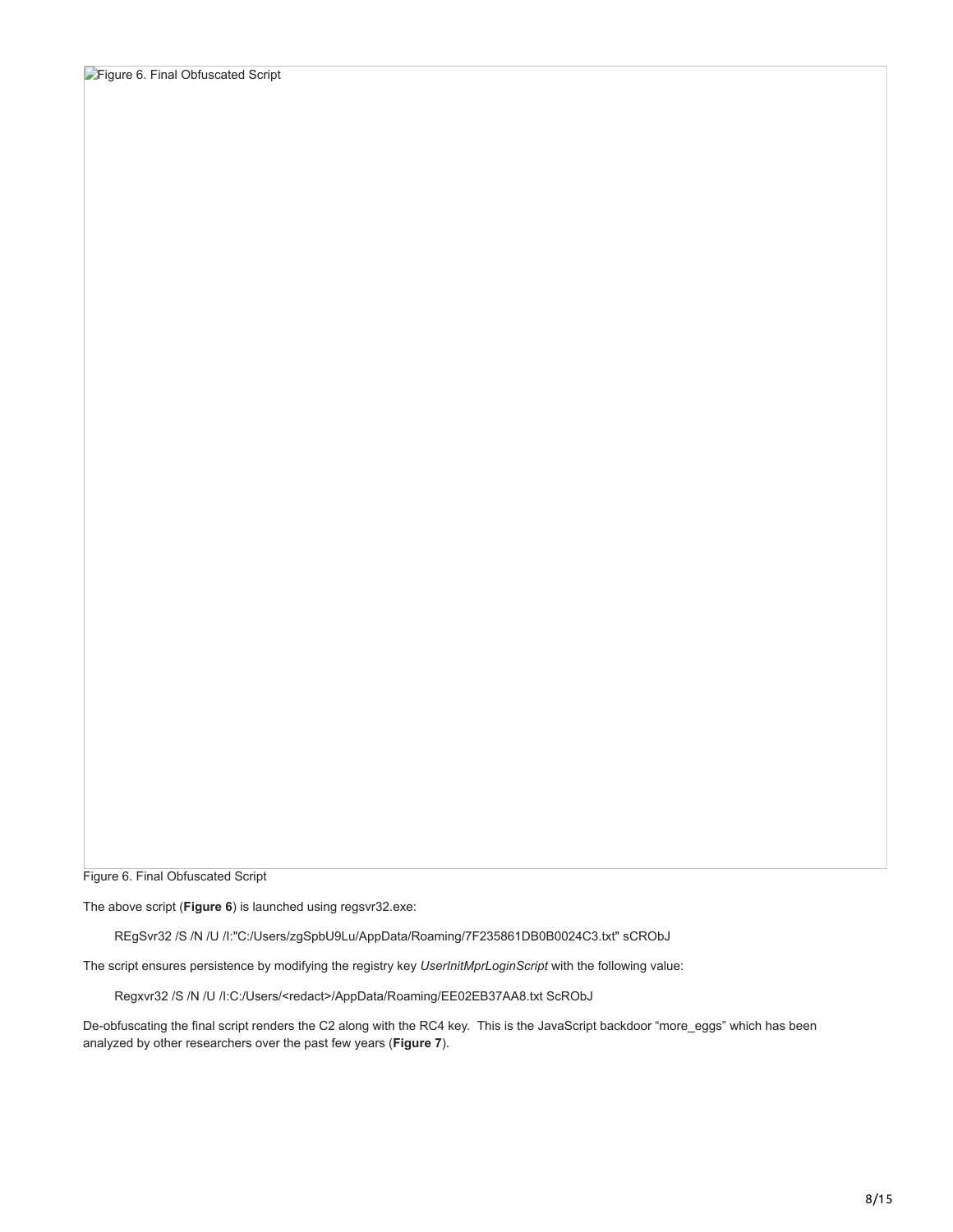Figure 7. De-Obfuscated JavaScript Backdoor - "More\_eggs"

#### **Backdoor "more\_eggs" commands:**

- 1. d&exec Downloads and executes a PE file.
- 2. more\_eggs Downloads an update for itself.
- 3. gtfo Delete itself and related registry entries.
- 4. more\_onion Executes the "new" copy of itself.
- 5. vai\_x Executes a command via cmd.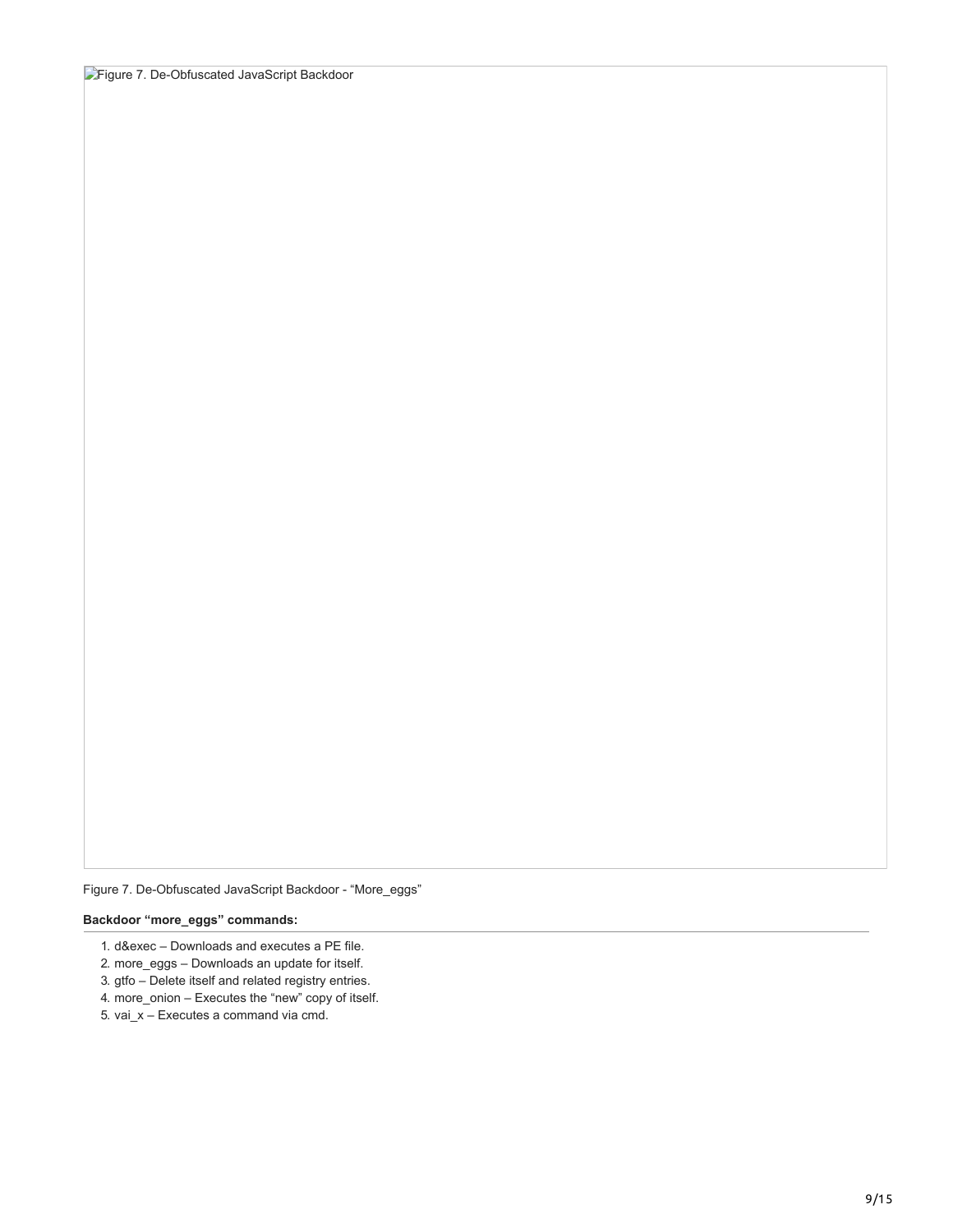**NOTE**: Commands 1 – 4 match the commands described in other public reporting. Command 5 differs in name only; what it does remains the same. The public report shows "more\_power" as the name of the fifth command.

[Figure 8: Execution Flow](https://www.netscout.com/sites/default/files/asert-blog/uploads/2018/08/Graphic2_FINAL2-01.jpg)

Figure 8: Execution Flow

### **JPEG Infection Chain**

#### **File Execution**

The second URL identified in the phishing email, hxxp://sepa-europa[.]eu/transactions/id02082018.jpg, acts as a red-herring; id02082018.jpg, 9a87da405a53eaf32f8a24d3abb085af - UPX unpacked, is an executable rather than an image file. The sample is littered with junk code that spends CPU cycles before proceeding to de-obfuscate itself. The unpacking routine involves overwriting itself in memory with another executable. This overwritten binary loads a resource and jumps to the executable code contained in it. The unpacked binary will fail when *LoadResource* is called if it's not running in the context of the original binary (**Figure 9**).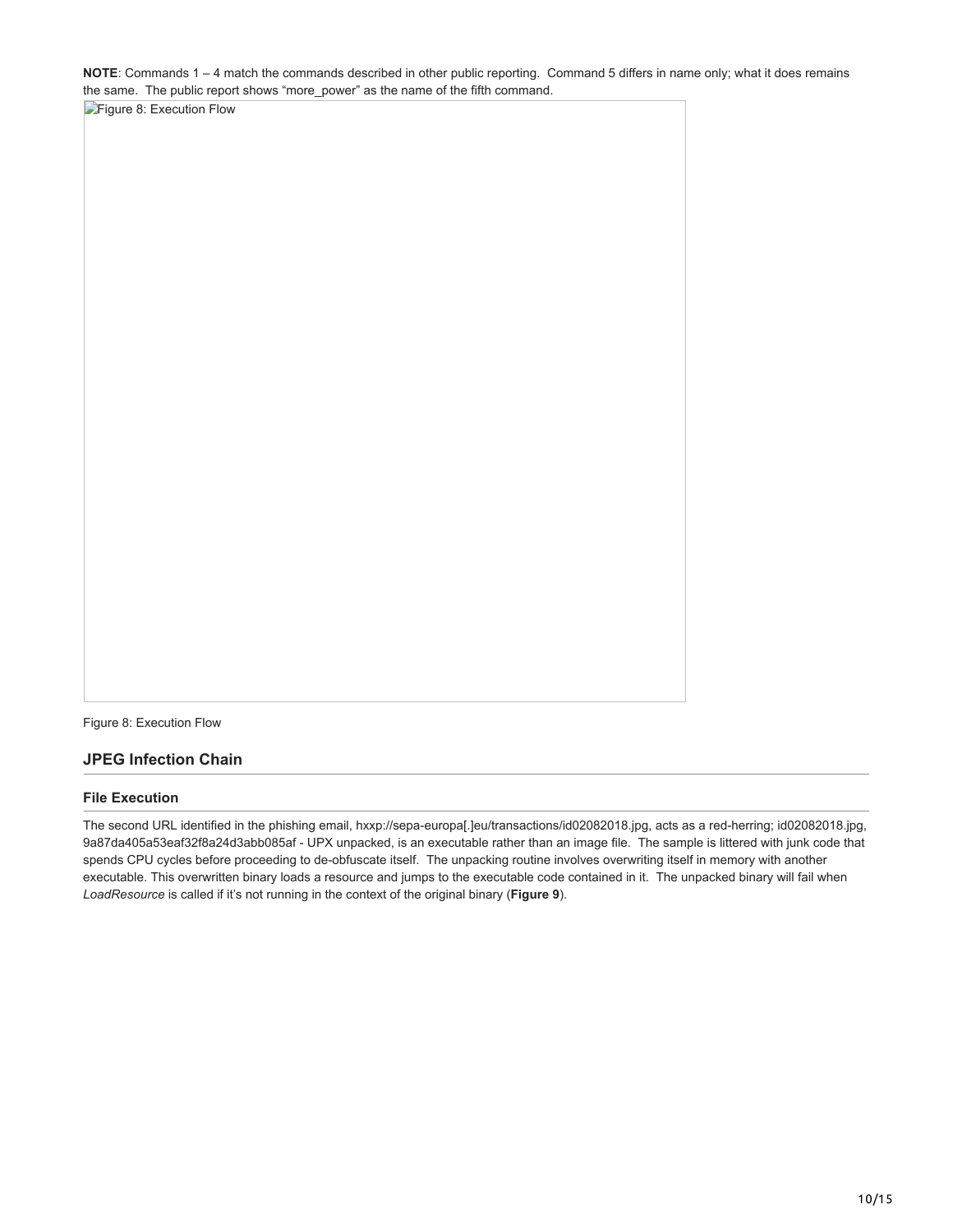Figure 9: LoadResource()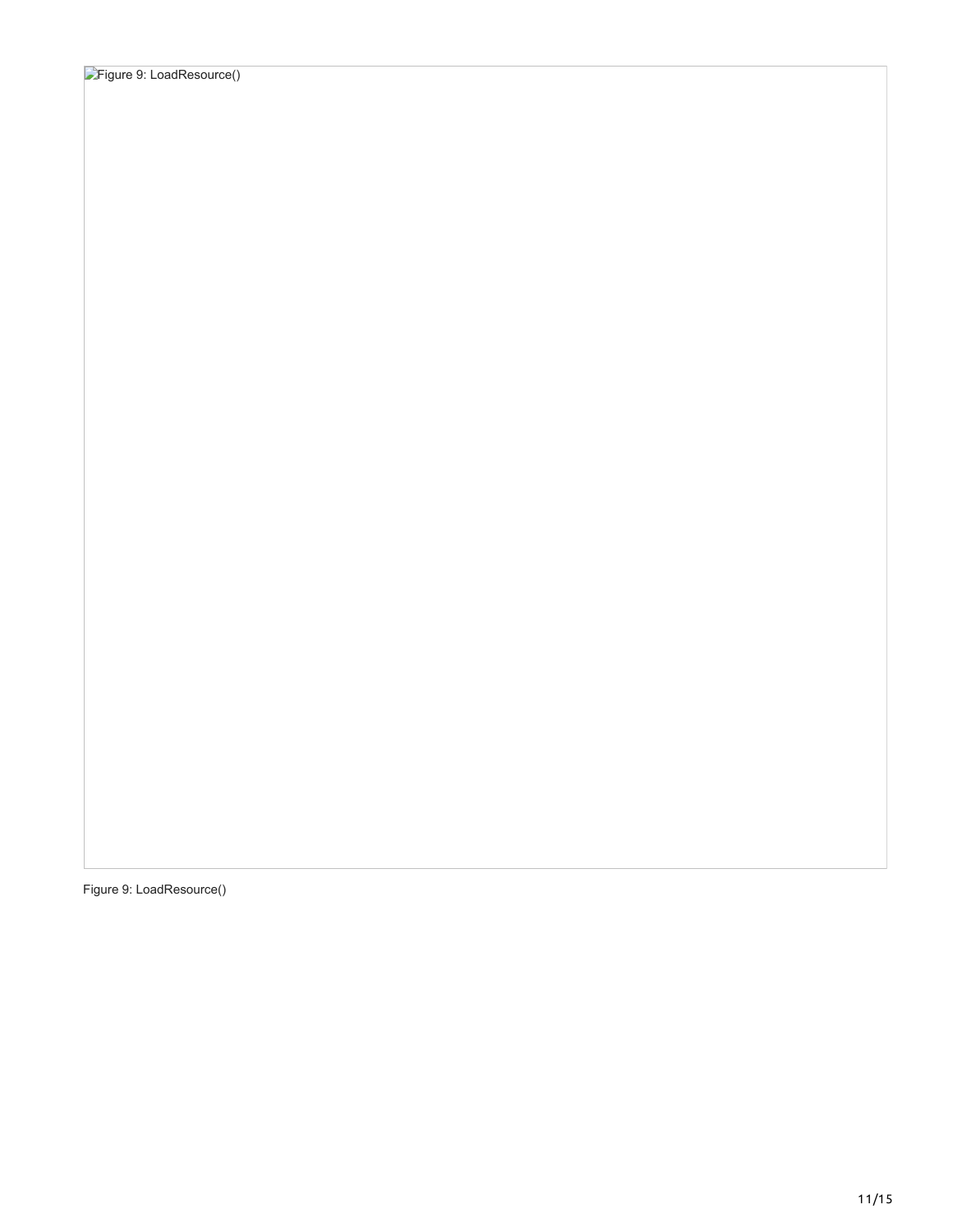The loaded shellcode first deobfuscates itself before beaconing to the C2 server for additional payloads or scripts. [Figure 10: C2 Server](https://www.netscout.com/sites/default/files/asert-blog/uploads/2018/08/Screenshot-from-2018-08-26-16-42-00.png)

Figure 10: C2 Server

At the time of analysis, the C2 server did not respond; however, there is another binary with the same C2 found in ASERT's malware zoo which bears a striking resemblance to CobInt.

### **Full Circle**

The binary, 452903fc857fb98f4339d7ce1884099, makes use of the C2 ibfseed[.]com. Comparing this binary to another CobInt (616199072a11d95373b3c38626ad4c93) sample using Diaphora, ASERT determined this to be another CobInt/COOLPANTS sample. We believe this binary is tied to Cobalt Group using the same methodology and binary comparisons as the previously discussed malware samples.

### **Romanian Target Spotted**

**Phish**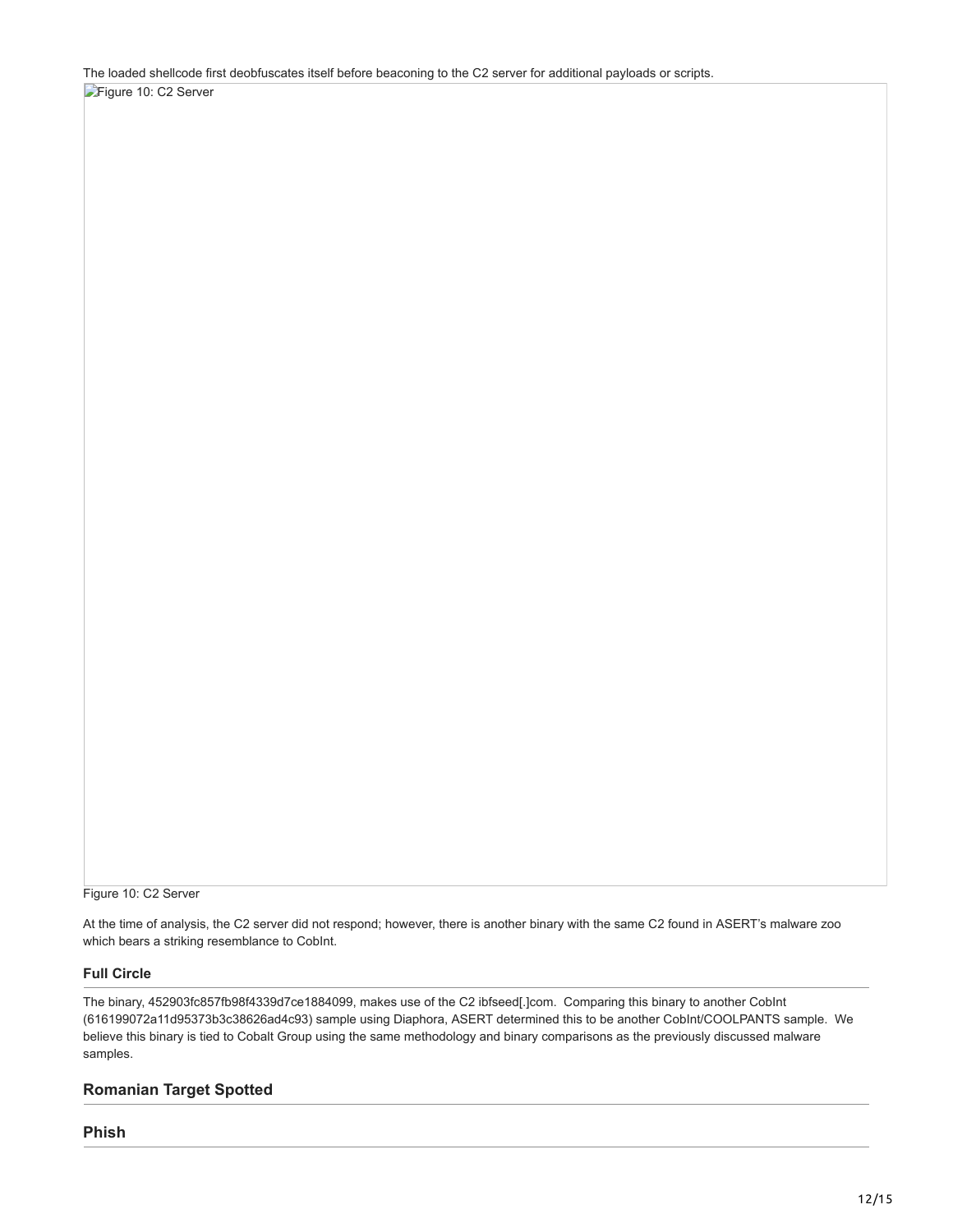Working closely with Intel471, one of our Threat Intelligence partners, we found an additional Cobalt Group phishing campaign targeting carpatica[.]ro by masquerading as Single Euro Payments Area (SEPA). "carpatica[.]ro" belongs to Banca Comercială Carpatica, a bank in Romania that merged with Patria Bank in 2017.

**[Figure 11: Romanian Bank Phish Header](https://www.netscout.com/sites/default/files/asert-blog/uploads/2018/08/Screenshot-from-2018-08-29-17-27-57.png)** 

Figure 11: Romanian Bank Phish Header

### **Cobalt Group Connection**

The phishing email uncovered by Intel471 downloads 9270ac1e013a3b33c44666a66795d0c0. The downloaded file shares the same PDB string as 1999a718fb9bcf3c5b3e41bf88be9067. That sample connects to rietumu[.]me, which ASERT identified as belonging to Cobalt Group (**Figure 12**).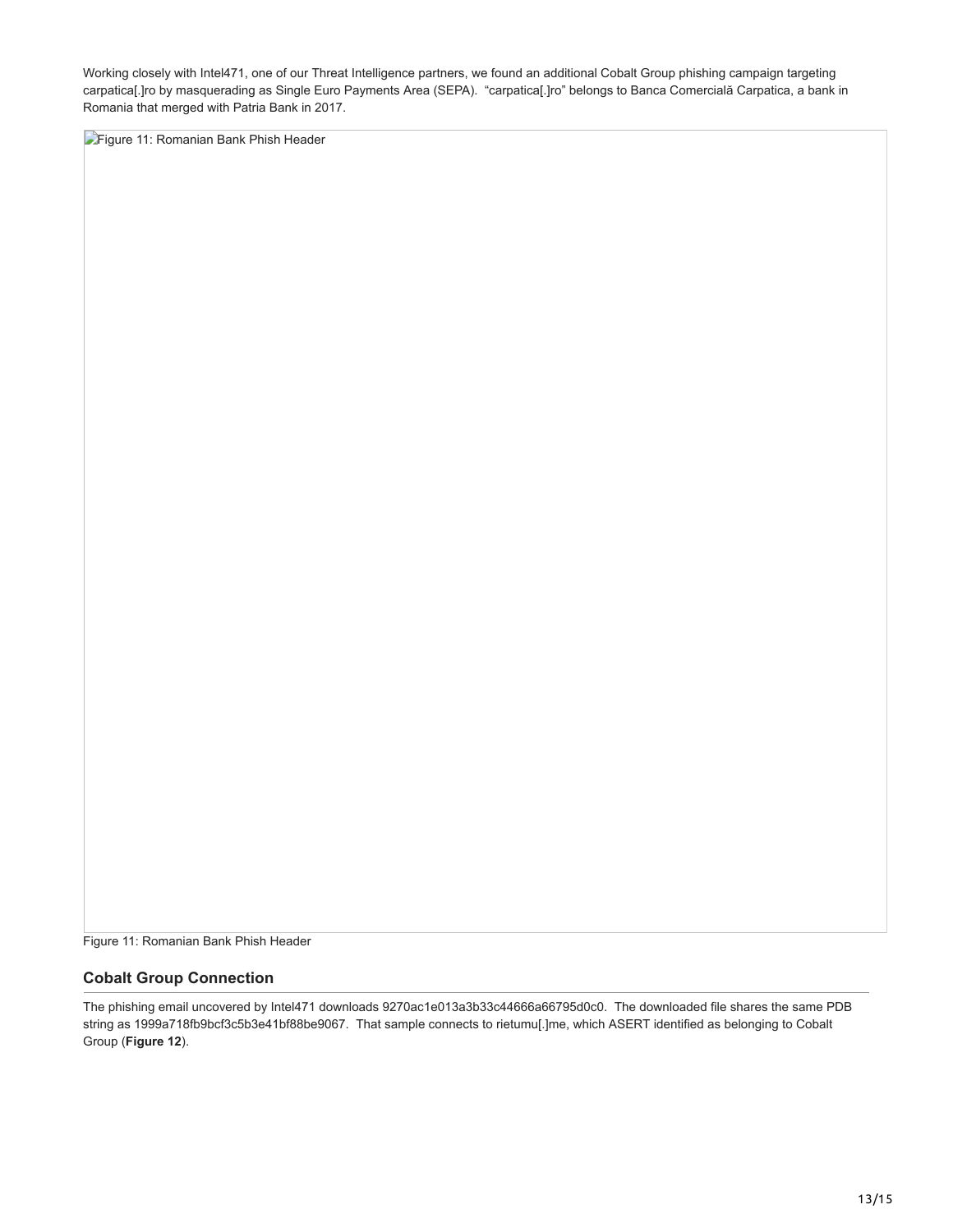Figure 12: Cobalt Phish Connection

### **Summary**

This Cobalt Group actor(s) mimic financial entities or their vendors/partners in order to gain a foothold in the target's network. Making use of separate infection points in one email with two separate C2s makes this email peculiar. One could speculate that this would increase the infection odds. The actor tries to hide the infection by using regsvr32.exe and cmstp.exe, which are both known for by-passing AppLocker (configuration dependent). ASERT believes Cobalt Group will continue targeting financial organizations in Eastern Europe and Russia based on the observables in this campaign and their normal modus operandi. ASERT also recommends that employees are trained to spot phishing emails and, where possible, closely inspect emails for look-alike domains that might contain malicious attachments or links.

# **IOCs**

10D044BC5B8AE607501304E61B2EFECB - CobInt d017bf9f6039445bfefd95a853b2e4c4 - COOLPANTS 616199072a11d95373b3c38626ad4c93 – Coblnt/COOLPANTS (ASERT Sample) d3ac921038773c9b59fa6b229baa6469 - Email 61e3207a3ea674c2ae012f44f2f5618b - Document00591674.doc e368365bece9fb5b0bc8de1209bab694 – DLL File